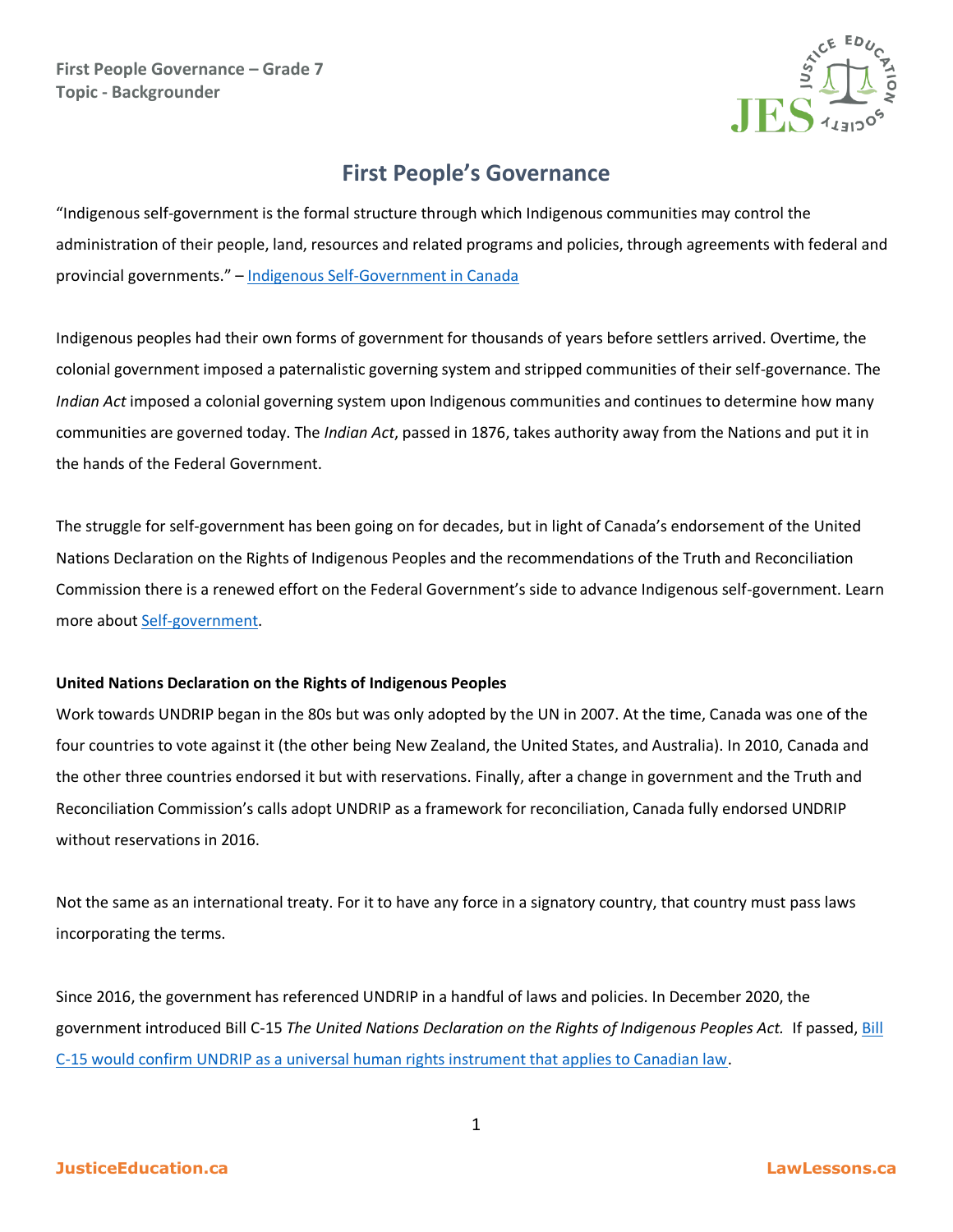

How do rights under UNDRIP relate to human rights? See Article 46 of UNDRIP: Article 46

1. Nothing in this Declaration may be interpreted as implying for any State, people, group or person any right to engage in any activity or to perform any act contrary to the Charter of the United Nations or construed as authorizing or encouraging any action which would dismember or impair, totally or in part, the territorial integrity or political unity of sovereign and independent States.

2. In the exercise of the rights enunciated in the present Declaration, human rights and fundamental freedoms of all shall be respected. The exercise of the rights set forth in this Declaration shall be subject only to such limitations as are determined by law and in accordance with international human rights obligations. Any such limitations shall be non-discriminatory and strictly necessary solely for the purpose of securing due recognition and respect for the rights and freedoms of others and for meeting the just and most compelling requirements of a democratic society.

3. The provisions set forth in this Declaration shall be interpreted in accordance with the principles of justice, democracy, respect for human rights, equality, non-discrimination, good governance and good faith.

## United Nations[: UNDRIP](https://www.un.org/esa/socdev/unpfii/documents/DRIPS_en.pdf)

Federal Government: Backgrounder: Bill C-15: *[United declaration on the Rights of Indigenous Peoples](https://www.justice.gc.ca/eng/declaration/about-apropos.html)* Canadian Lawyer Magazine: [Bill C-15 to affirm UNDRIP as human rights instrument applicable to Canadian Law](https://www.canadianlawyermag.com/practice-areas/indigenous/bill-c-15-to-affirm-undrip-as-human-rights-instrument-applicable-to-canadian-law/336059) & [Indigenous law expert explains how UNDRIP advances the law of consultation and consent](https://www.canadianlawyermag.com/practice-areas/indigenous/indigenous-law-expert-explains-how-undrip-advances-the-law-of-consultation-and-consent/330496) UBC[: UN declaration on the rights of Indigenous Peoples](https://indigenousfoundations.arts.ubc.ca/un_declaration_on_the_rights_of_indigenous_peoples/)

## **Indian Act**

The Indian Act was originally enacted to assimilate Indigenous Peoples and attempted to do so through paternalistic policies and bans on cultural practices. Some of the most egregious policies barring First Nation Peoples from hiring lawyers, and sexist rules which attached a woman's First Nations status to her husband's. In 1925, the Indian Act even outlawed dancing as a means to crush Indigenous culture. The Act controlled who was legally considered "Indian", removing status from people for reasons having nothing to do with how they identify or their heritage.

"For nearly a century, it was effectively illegal to be a First Nations person in a traditional sense, and impossible to interact with non-Indigenous society in any meaningful way without losing status."

– The Canadian Encyclopedia